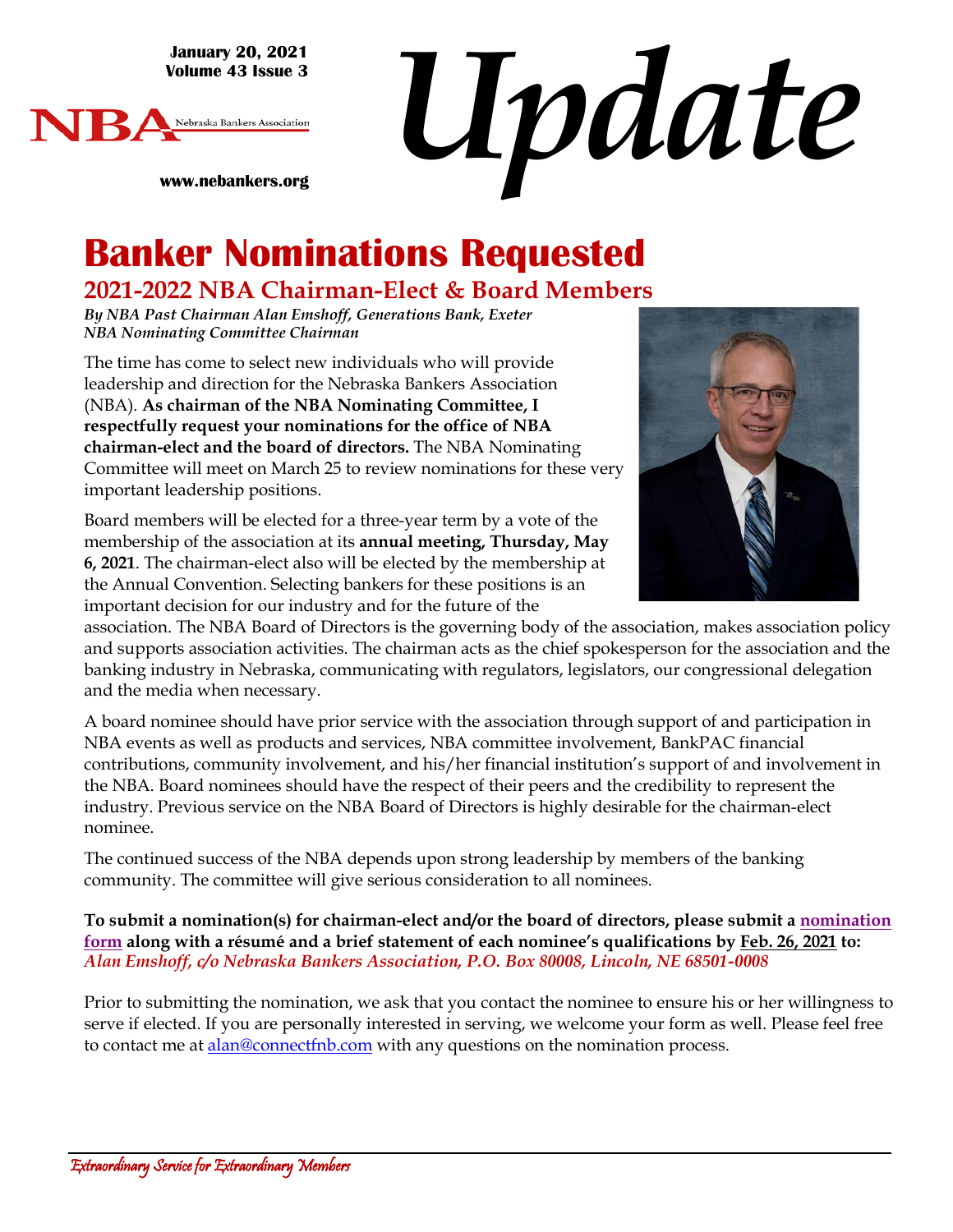# **Paycheck Protection Program Webinar and Guidance**

The Small Business Administration (SBA) regional director in Omaha is holding a webinar on Phase 2 of the Paycheck Protection Program (PPP) on **Thursday, Jan. 21**, from 3:00 to 4:00 p.m. CT. **[Register to Attend the Webinar](https://us02web.zoom.us/meeting/register/tZIkcumuqjgvHdPTw-HbgSARKvLK6ZCza2iW)**

SBA continues to release updated Paycheck Protection Program (PPP) information. The NBA is working with staff of the Nebraska Congressional delegation, the SBA and the American Bankers Association to provide clarification and answers to members' questions on this round of PPP loans. Please feel free to contact the NBA if you have specific questions that are not answered by the documentation released by the SBA.

#### *Loan Forgiveness*

SBA released updated PPP loan forgiveness forms, information on resubmitting loan forgiveness applications and an interim final rule. The new forms include Form 3508S, which provides a streamlined forgiveness application for all PPP loans of \$150,000 or less. According to the SBA, in reviewing Form 3508S, "the lender does not need to independently verify the borrower's reported information" if the borrower submits documentation and attests to its accuracy, but if the lender identifies an error, it "should work with the borrower to remedy the issue."

A procedural notice explains the process for borrowers to resubmit loan forgiveness applications using the new simplified form if they have already applied for forgiveness. The notice also clarifies lenders' responsibilities to notify borrowers about forgiveness decisions.

The interim final rule incorporates hold-harmless provisions for lenders that rely in good faith on borrowers' certification and documentation, updates what payroll costs are eligible for forgiveness and covers the process for both first-draw and second-draw PPP loans. The rule also covers non-payroll costs eligible for forgiveness, reductions in forgiveness, documentation requirements, SBA review and lender fees.

Forms: **[3508,](https://www.sba.gov/sites/default/files/2021-01/PPP%20--%20Loan%20Forgiveness%20Application%20and%20Instructions%20--%20Form%203508%20%281.19.2021%29.pdf) [3508S,](https://www.sba.gov/sites/default/files/2021-01/PPP%20--%20Loan%20Forgiveness%20Application%20and%20Instructions%20--%20Form%203508S%20%281.19.2021%29.pdf) [3508EZ](https://www.sba.gov/sites/default/files/2021-01/PPP%20--%20Loan%20Forgiveness%20Application%20and%20Instructions%20--%20Form%203508EZ%20%281.19.2021%29.pdf) [Read the Notice on Loan Forgiveness](https://www.sba.gov/sites/default/files/2021-01/5000-20077_0.pdf) Read the [Interim Final Rule](https://www.sba.gov/sites/default/files/2021-01/PPP%20--%20IFR%20--%20Loan%20Forgiveness%20Requirements%20and%20Loan%20Review%20Procedures%20as%20Amended%20by%20Economic%20Aid%20Act%20%281.19.2021%29.pdf)**

#### *Updated FAQs*

SBA's updated frequently asked questions (FAQs) address how to calculate revenue reduction and maximum loan amounts for second-draw PPP loans, as well as the documents borrowers must provide to back up these calculations.

**[Read the FAQs](https://www.sba.gov/sites/default/files/2021-01/Second%20Draw%20PPP%20Loans%20--%20How%20to%20Calculate%20Revenue%20Reduction%20and%20Maximum%20Loan%20Amounts%20Including%20What%20Documentation%20to%20Provide%20%281.19.2021%29.pdf)**

#### *Maximum Loan Sizes and Excess Loan Errors*

SBA also released guidance on calculating the maximum loan amounts for first-draw PPP loans and what documentation is required for different types of businesses. An additional notice addresses good-faith errors resulting in loan amounts exceeding the eligible max.

**[Read the Guidance Maximum Loan Amounts](https://www.sba.gov/sites/default/files/2021-01/PPP%20--%20How%20to%20Calculate%20Maximum%20Loan%20Amounts%20for%20First%20Draw%20PPP%20Loans%20and%20What%20Documentation%20to%20Provide%20%E2%80%93%20By%20Business%20Type%20%281.17.2021%29.pdf) [Read the Notice on Excess Loan Amounts](https://www.sba.gov/sites/default/files/2021-01/5000-20078_0.pdf)**

#### *SAM Reminder*

Lenders are reminded to register on the System for Award Management (SAM) website. Registration on SAM.gov is required within 30 days from the date of the first PPP disbursement upon reopening of the program.

**[SAM.gov](https://sam.gov/SAM/)**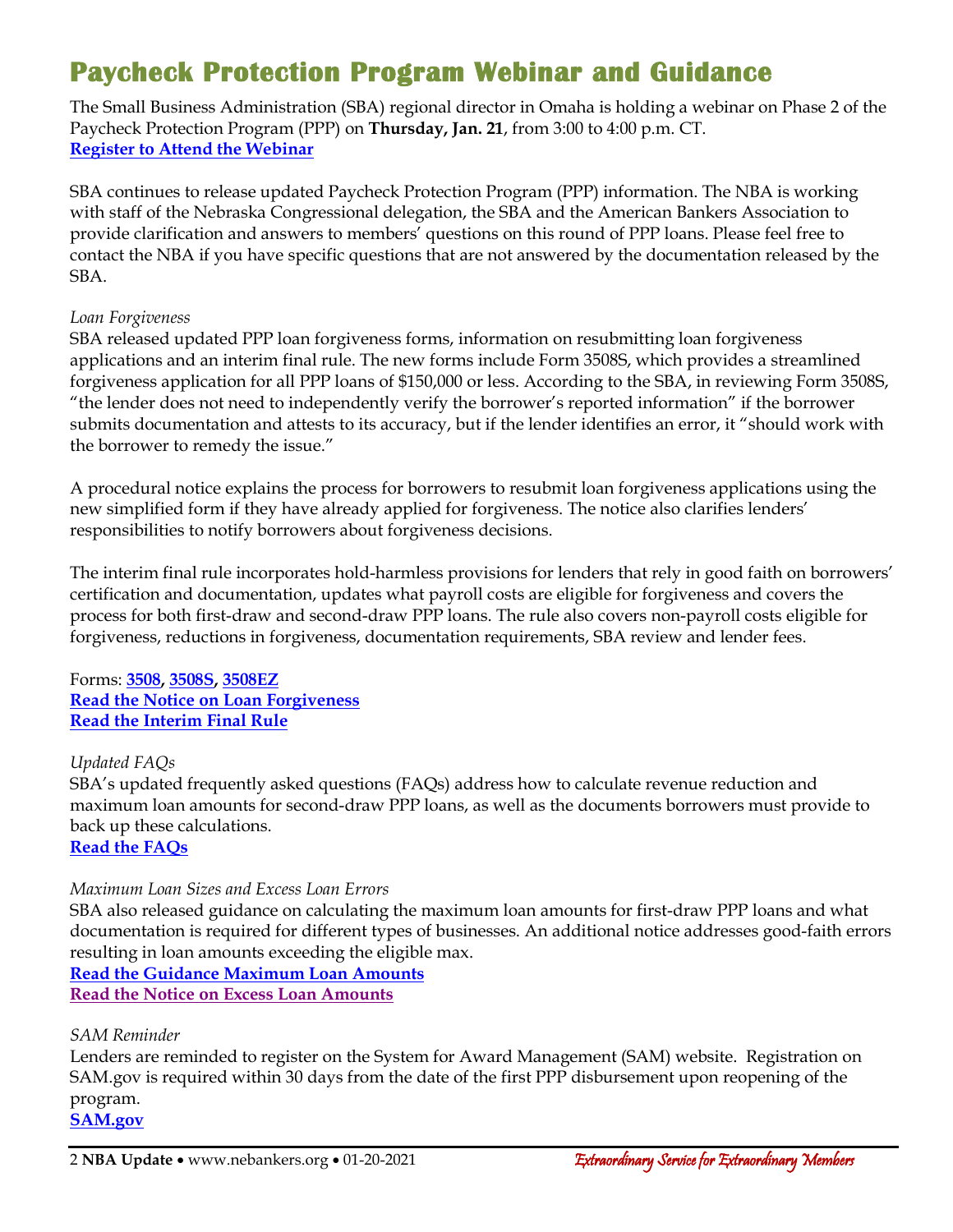# **Coin Distribution Caps Removed**

The Federal Reserve announced that it will return to regular coin distribution for all coin denominations. **[Learn More](https://www.frbservices.org/news/communications/011321-cash-coin-allocation-removed-effective-january-15-2021.html)**

# **Start of Tax Filing Season Delayed**

The Internal Revenue Service (IRS) announced it will delay the start of tax filing season until Feb. 12. The delayed start date will allow the IRS time to do additional programming and system testing to ensure that taxpayers who did not receive their economic impact payment can claim the Recovery Rebate Credit. **[Learn More](https://www.irs.gov/newsroom/2021-tax-filing-season-begins-feb-12-irs-outlines-steps-to-speed-refunds-during-pandemic)**

## **GSE Loan Processing Flexibilities Extended**

The Federal Housing Finance Agency extended several loan processing flexibilities through Feb. 28. These flexibilities include allowing alternative appraisals on purchase and rate term refinance loans, alternative methods for documenting income and verifying employment before loan closing and expanding the use of power of attorney and remote online notarizations to assist with loan closings. **[Learn More](https://www.fhfa.gov/Media/PublicAffairs/Pages/FHFA-Further-Extends-COVID-Related-Loan-Flexibilities-1142021.aspx)**

### **OCC Finalizes Fair Access Proposal**

The Office of the Comptroller of the Currency (OCC) finalized a proposal that requires large banks to provide access to services based on their risk assessment of individual customers instead of by category or class of customer. The final rule is scheduled to take effect on April 1, 2021. However, the Biden administration could delay the implementation date and reopen the rulemaking process. **[Read the Final Rule](https://occ.gov/news-issuances/federal-register/2021/nr-occ-2021-8a.pdf)**

### **Incoming Agency Leadership**

President Joe Biden has announced nominations of banking-related agency heads. The nominations are subject to confirmation by the Senate.

#### **Secretary of the Treasury – Janet Yellen**

Yellen was formerly the Chair of the Federal Reserve and Chair of the Council of Economic Advisers.

#### **Secretary of Agriculture – Tom Vilsack**

Vilsack served as the Secretary of Agriculture under Obama and a former Governor of Iowa.

#### **Small Business Administration – Isabel Guzman**

Guzman is currently director of the Office of the Small Business Advocate in California and was a deputy chief of staff at SBA during the Obama administration.

#### **Consumer Financial Protection Bureau – Rohit Chopra**

Chopra has served as a Democratic member of the Federal Trade Commission, and he was a member of the launch team for the CFPB, serving as assistant director of the bureau for student lending and as student loan ombudsman.

#### **Securities and Exchange Commission – Gary Gensler**

Gensler is a past chairman of the U.S. Commodity Futures Trading Commission and the Maryland Financial Consumer Protection Commission.